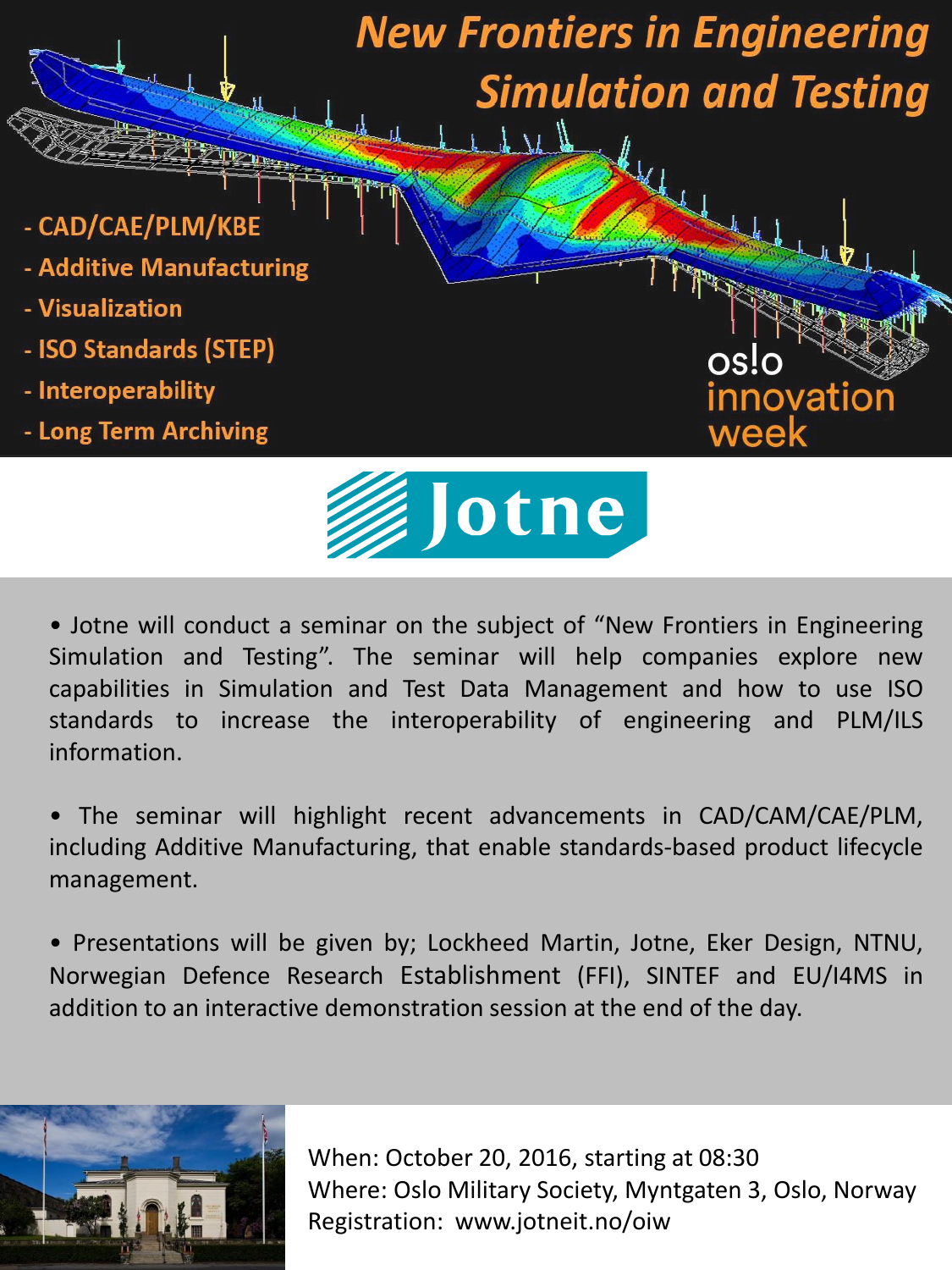**October 20, Oslo Military Society, Address: Myntgaten 3 - Entrance: Kongens gate**

| $08:30 - 09:00$ | <b>REGISTRATION AND COFFEE</b>                                                                                                                                              |
|-----------------|-----------------------------------------------------------------------------------------------------------------------------------------------------------------------------|
| $09:00 - 09:30$ | <b>KEY NOTE SPEAKER</b><br>Presenter: Katinka Van der Lippe, Eker Design                                                                                                    |
| $09:30 - 10:00$ | <b>LOCKHEED MARTIN - INTRODUCTION TO ENGINEERING EXCELLENCE</b><br>Presenter: Mike Jahadi, Lockheed Martin Aeronautics Company                                              |
| $10:00 - 10:45$ | <b>CRYSTAL: OPEN SIMULATION DATA MANAGEMENT AND TESTING</b><br>Presenters: Chris Johnson, Lockheed Martin and Jochen Haenisch, Jotne                                        |
| $10:45 - 11:00$ | <b>COFFEE BREAK</b>                                                                                                                                                         |
| $11:00 - 11:30$ | SOFT WING IMPACTOR FOR CRASH TESTING OF AVIATION MASTS (ICAO/FAA)<br>Presenter: Terje Rølvåg, NTNU                                                                          |
| $11:30 - 12:00$ | THE IDEALISM PROJECT - MULTIDISCIPLINARY DESIGN AND OPTIMISATION<br>Presenter: Kjell Bengtsson, Jotne                                                                       |
| $12:00 - 13:00$ | <b>LUNCH</b>                                                                                                                                                                |
| $13:00 - 13:30$ | <b>ADDITIVE MANUFACTURING IN MILITARY OPERATIONS</b><br>Presenter: Ole Fretheim, Norwegian Defence Research Establishment (FFI)                                             |
| $13:30 - 14:15$ | <b>OVERVIEW ON NEW VISUALIZATION AND ADDITIVE MANUFACTURING</b><br>SOFTWARE TECHNOLOGIES, UPDATES FROM VELASSCO AND CAXMAN<br>Presenters: Heidi Dahl and Tor Dokken, SINTEF |
| $14:15 - 14:45$ | <b>EU/I4MS COLLABORATIVE PROJECTS AND OPPORTUNITIES</b><br>Presenter: Silvia de Maza, EU I4MS                                                                               |
| 14:45 - 15:00   | <b>COFFEE BREAK</b>                                                                                                                                                         |
| 15:00 -17:00    | <b>DEMONSTRATIONS AND INFORMAL DISCUSSIONS</b>                                                                                                                              |





## **Registration and Contact info:** Web: www.jotneit.no/oiw

Mail: simdm@jotne.com Phone: +47-23 17 17 00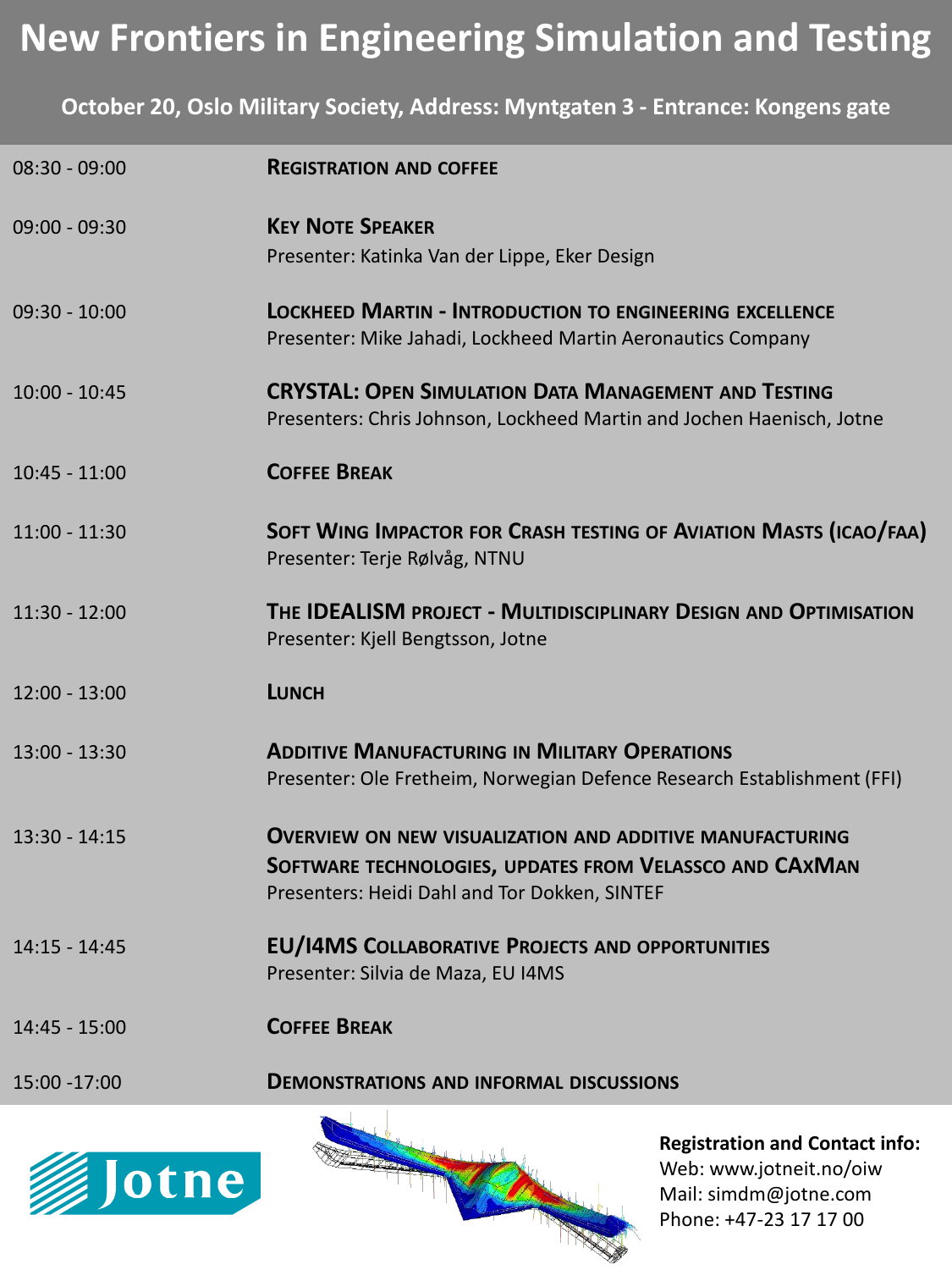**October 20, Oslo Military Society, Address: Myntgaten 3 - Entrance: Kongens gate**

#### 08:30 - 09:00 **REGISTRATION AND COFFEE**

#### 09:00 – 09:30 **KEYNOTE SPEAKER**

Presenter: Katinka Van der Lippe, EKER DESIGN

This presentation will focus on Design and Visualization in product development, the creative development tools and the connection to the user. Further it will highlight how the designer adds to the development process - tools and methods.

**Katinka von der Lippe** is an Industrial designer with long operational experience and knowledge in design processes, design thinking and design strategy. After graduating with a Master in Industrial Design from Oslo School of Architecture and Design (AHO) she has 17 years of operational leadership in innovation projects from concept through to complete product or service. Currently Head of Design at Eker Design, Fredrikstad. Previously 14 years with TH!NK Global as head of Design of the TH!NK City electric car, the concept 5-seater TH!NK Ox and cabriolets. She has won notable design awards such as; Red Dot Design Award, British Design Award and the NF Honors Award.



#### 09:30 – 10:00 **LOCKHEED MARTIN - INTRODUCTION TO ENGINEERING EXCELLENCE** Presenter: Dr. Mike Jahadi, LOCKHEED MARTIN AERONAUTICS COMPANY

**ABSTRACT:** The 21st century military business environment will be one of reduced defense funding and increased customer expectations. Lockheed Martin has a rich history dedicated to continual improvement of processes and tools to reduce costs while increasing capabilities of their products. Dr. Mike Jahadi, Lockheed Martin Aeronautics Company will highlight several case histories from Lockheed Martin's past to present. He will discuss a fully integrated suite of tools and processes that would make a major impact on costs and span times.

**Dr. Mike Jahadi** is responsible for the identification and prioritization of new technologies in support of product design manufacturing and analysis of all CAD/CAM/CAE related research and development activities within LM Aeronautics. He has more than 30 years of experience in engineering disciplines related to design, analysis and CAD/CAM engineering and system integration, as well as supervising/implementing and managing the development of advanced CAD/CAM systems and methods, long-range planning, and providing technical lead and direction for the CAD/CAM activities in support of all programs at LM Aero-Fort Worth. Dr. Jahadi is President and Chairman of the PDES, Inc. Executive Board. In addition, he is Associate Fellow member of the American Institute of Aeronautics and Astronautics (AIAA). Dr. Jahadi holds a B.S. and M.S. in Structural Engineering from Mississippi State University and a Ph.D. in Mechanical Engineering from Southern Methodist University. He is also registered Professional Engineer in state of Texas.

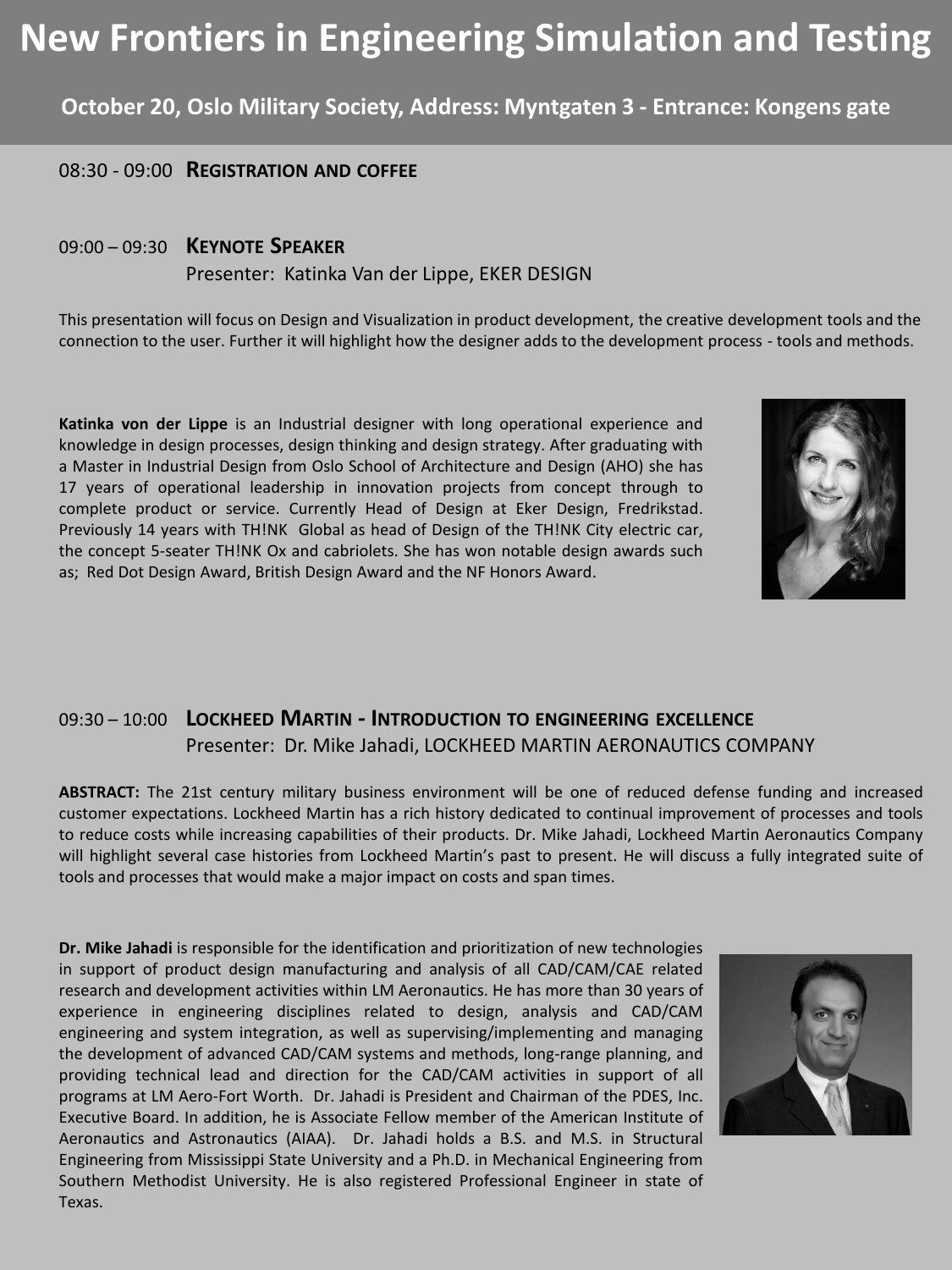### **October 20, Oslo Military Society, Address: Myntgaten 3 - Entrance: Kongens gate**

#### 10:00 – 10:45 **CRYSTAL: OPEN SIMULATION DATA MANAGEMENT AND TESTING**

Presenter: Chris Johnson, LOCKHEED MARTIN and Jochen Haenisch, JOTNE

#### **ABSTRACT:** Collaborative multi-disciplinary design, analysis and test data management and correlation (CRYSTAL)

Structural testing is well integrated in the development processes of complex systems such as aircraft, however, during execution and especially after completion of these processes finding information is inefficient and time-consuming with data spread over many applications, files, formats and locations. Lockheed Martin Aeronautics and Jotne, explore and implement a system architecture for central storage of design, simulation and test data that enables interoperability and long-term archival and retrieval (LOTAR) through configuration control. This architecture is based on the international standard STEP, ISO 10303. STEP is already widely used for sharing of 3D models for design by file exchange. CRYSTAL is extending the use of the standard into a new domain, that is, engineering analysis and simulation like FEM/CFD/DEM, and adds methods of implementing it by providing access to a central product data repository through APIs and webservices. Even beyond these existing capabilities of STEP, CRYSTAL will take the lead of a standardization activity to enlarge the STEP lifecycle model to integrate also structural testing and its correlation to design and simulation. The benefit that such a comprehensive product data repository can give to industry, however, depends on the interoperability of their current and future tools with the standard and, through the standard, with other tools. CRYSTAL will, therefore, deliver a tool kit to lower the threshold for vendors to link their corresponding domain applications into this architecture.



**Mr. Chris Johnson**, a Senior Staff Aerospace Engineer with Lockheed Martin Aeronautics Company, currently is a member of the Advanced Structures group in the Advanced Development Programs (Skunk Works). He has over 30 years experience in the design and analysis of aerospace structures, and in developing CAD and CAE tools and standards necessary for those tasks. His expertise includes computer aided design and analysis, finite element modeling of flight vehicles, multi-disciplinary optimization and software development and architecture. He is a member of the Long Term Archiving and Retrieval, Engineering Simulation and Analysis working group (LOTAR EAS). He has been active in the ISO 10303-209 ed2 project and has experience with STEP recommended practices and translator development. Mr. Johnson has a M.S. in Mechanical Engineering from the Virginia Polytechnic Institute and State University (Virginia Tech), 1986; and a B.S. in Mechanical Engineering from Virginia Tech, 1984

**Mr. Jochen Haenisch,** is Director Defence and Aeronautics in Jotne where he joined in 2001. He took a master's degree (Dipl.-Ing.) in Naval Architecture at the RWTH Aachen, Germany and wrote his diploma at the NTH in Trondheim, Norway, in 1984. On his first employment at the Centre of Industrial Research in Oslo he continued his engagement in computer aided design, now with a focus on data exchange. This naturally brought him to the STEP community in ISO/TC 184/SC 4 as early as in 1990. From surface modelling he moved on to life-cycle models, including PLCS, for maritime applications when he joined Det Norske Veritas. With his skills in IT systems and data modelling Jochen has participated in and managed both R&D projects and industrial implementation activities. Jochen is Deputy Convener for ISO/TC 184/SC 4/WG 12, STEP Product Modelling and Resources and chairman of the Norwegian national committee for STEP at Standards Norway.".



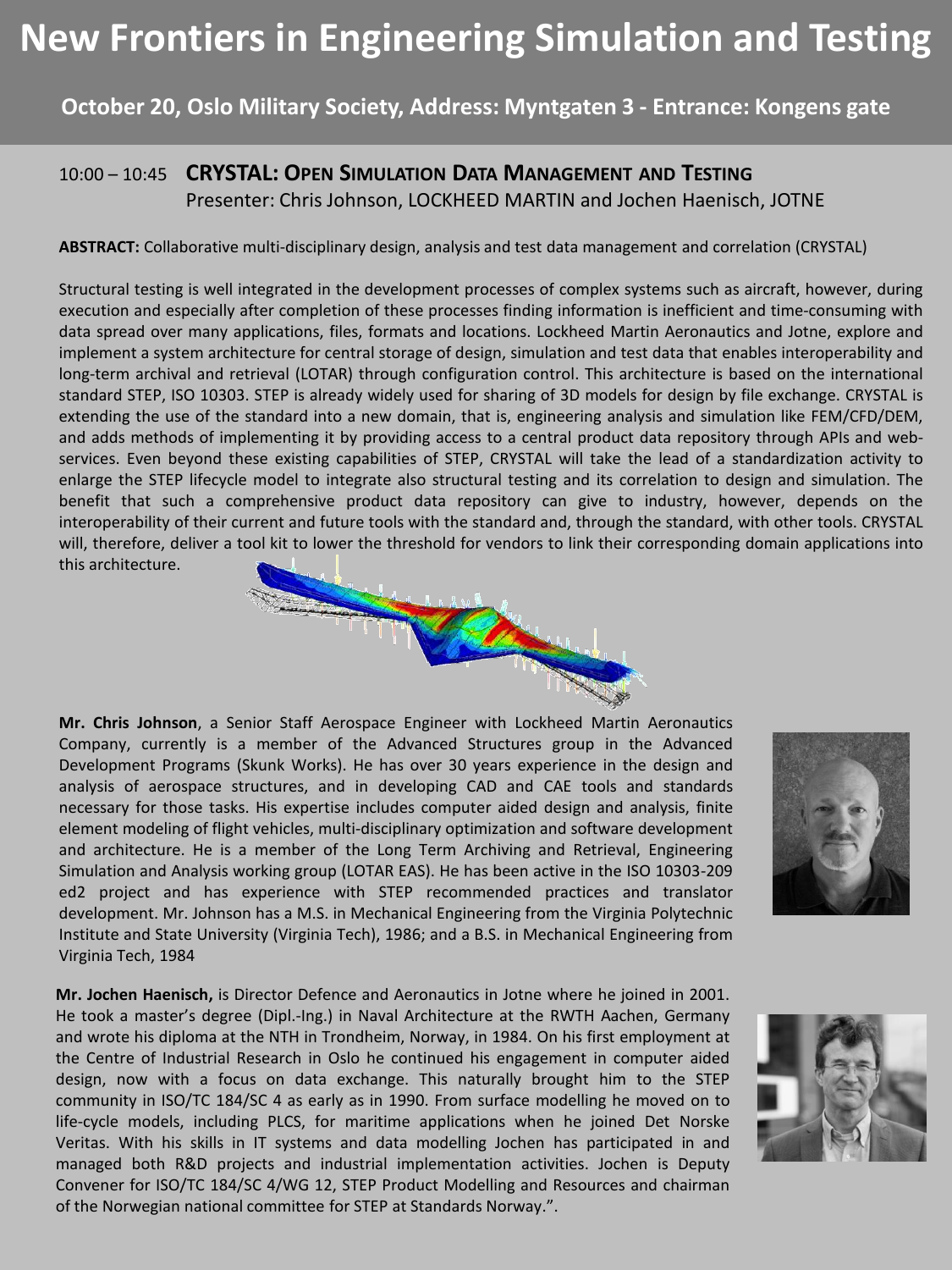**October 20, Oslo Military Society, Address: Myntgaten 3 - Entrance: Kongens gate**

#### 10:45 – 11:00 **COFFEE BREAK**

### 11:00– 11:30 **SOFT WING IMPACTOR FOR CRASH TESTING OF AVIATION MASTS** Presenter: Professor Terje Rølvåg, NTNU

**ABSTRACT:** The International Civil Aviation Organization (ICAO) and the Federal Aviation Administration (FAA) has performed physical testing of aviation masts in order to define frangibility requirements wrt, impact force and energy transmitted from a mast to an aircraft during a collision. All aviation masts have to comply to these requirements. This presentation describes an attempt to model and verify a virtual model of a wing impactor based on static and dynamic compression test analyses. The motivation was to define and validate a standard Finite Element (FE) model that could ultimately reduce the need for physical crash testing of aviation masts. The FE model was validated and optimized based on physical lab tests.

**Professor Terje Rølvåg,** holds a MSc. and a Ph.D. within non-linear finite element dynamics from NTNU, Trondheim. Rølvåg's research interests cover computer science applied to engineering applications, focusing on the simulation of behaviour and strength of electromechanical products. The simulation techniques are based on non-linear Finite Element formulations and control science. His working experience includes SINTEF, Fedem Technology AS and TRAC, the latter in combination with an adjunct professorship at the Department of Engineering Design and Materials (IPM), NTNU. Since 2003 he has been a full time professor within the Engineering Design group at IPM. He has started more than 6 spin off companies from NTNU.



#### 11:30 – 12:00 **THE IDEALISM PROJECT - MULTIDISCIPLINARY DESIGN AND OPTIMISATION** Presenter: Mr. Kjell A. Bengtsson, JOTNE

**ABSTRACT:** The IDEaliSM - Development framework for Multidisciplinary Design and Optimisation - solutions lie in three main deliverables: an advanced integration framework for distributed Multidisciplinary Design and Optimisation, an Engineering Language Workbench (a set of domain specific and high-level modelling languages, ontologies and data standards) and a methodology for service-oriented development processes to redefine the product development process and information architecture to enable collaboration between service oriented Competence Centres in Distributed Development Teams. The project is an ITEA initiative and part of the EUREKA Cluster programme.

**Mr. Kjell A. Bengtsson,** is a Vice President in Jotne, has a Mechanical Engineering background and a diploma in Marketing. He started out at Volvo Car and General Electric doing CAD/DB applications and later management positions, and is now VP at Jotne EPM Technology, a world leader in PLCS/STEP/Express applications. Kjell has been exposed to the STEP, PLCS and other related (ISO TC84/SC4) standards for the last 25 years and is actively involved in neutral database implementation projects in the most complex defense and aerospace sector projects. Kjell is a Member of the Board of the PDES, Inc organization and supports other industry organizations like NIFRO, FSI, ASD, NATO IIG and more.

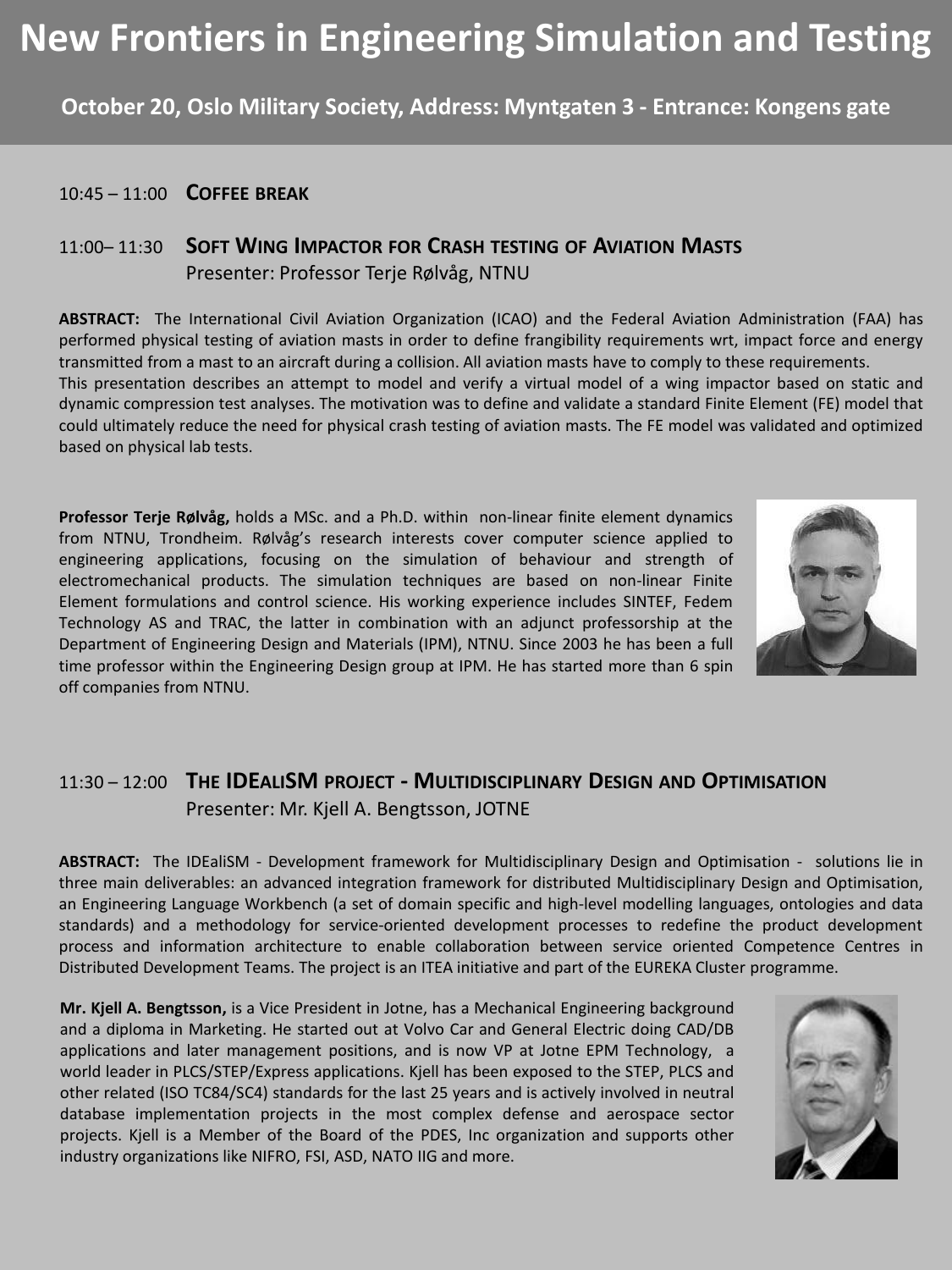**October 20, Oslo Military Society, Address: Myntgaten 3 - Entrance: Kongens gate**

12:00 – 13:00 **LUNCH**

#### 13:00 – 13:30 **ADDITIVE MANUFACTURING IN MILITARY OPERATIONS**

Presenter: Mr. Ole Fretheim, Norwegian Defence Research Establishment (FFI)

**ABSTRACT:** Additive manufacturing can change the supply chain for spare parts in military operations. Spare parts supply in military operations is complex and costly. Using AM in operations represents opportunity for big savings but is also challenging due to verification of production quality. FFI deployed a container equipped for part design and additive manufacturing during the military operation "Cold Response" this winter. Experience from the operation will be covered in the presentation.

**Mr. Ole Fretheim:** has a MSc degree in mechanical engineering from Norwegian University of Science and Technology (NTNU). Fretheim is currently head of the Mechanical Design and Workshop at the Norwegian Defence Research Establishment (FFI). His team is involved in complex mechanical projects, currently instruments for NASA 2020 Mars Rover. For more than 10 years, Fretheim held key positions in the Think EV program as vehicle program- and production manager.



## 13:30 – 14:15 **OVERVIEW ON NEW VISUALIZATION AND ADDITIVE MANUFACTURING SOFTWARE TECHNOLOGIES, UPDATES FROM THE VELASSCO AND CAXMAN PROJECTS** Presenters: Dr. Heidi Dahl and Dr. Tor Dokken, SINTEF

**ABSTRACT:** The challenges posed by Digitization, Cloud Computing, Big Data and Additive Manufacturing (AM) have prompted a need for theoretical improvements of the mathematical foundation of data representations and algorithms. The seventh framework project (FP7) VELaSSCo – Visualization For Extremely Large-Scale Scientific Computing (2013- 2016) – addresses the Big Data challenges of large simulations, while the H2020 Research and Innovation Action CAxMan – Computer Aided technologies for Additive Manufacturing (2015-2018) – addresses analysis based design and process simulation for Additive Manufacturing. SINTEF's activities in both projects build on the novel theory of Locally Refined (LR) B-splines, developed in cooperation between SINTEF and the University of Oslo. The talk will address the volumetric LR B-spline approximation and visualization developed in VELaSSCo, demonstrating the improved interactivity of the LR B-spline models for features such as cut planes and iso-surfaces. It will also present the approach of CAxMan of interoperability between analysis based design for AM, AM process planning, thermal and residual stress simulation of the AM process plan, quality control of the shape produced by AM, as well as final finishing by subtractive/abrasive process.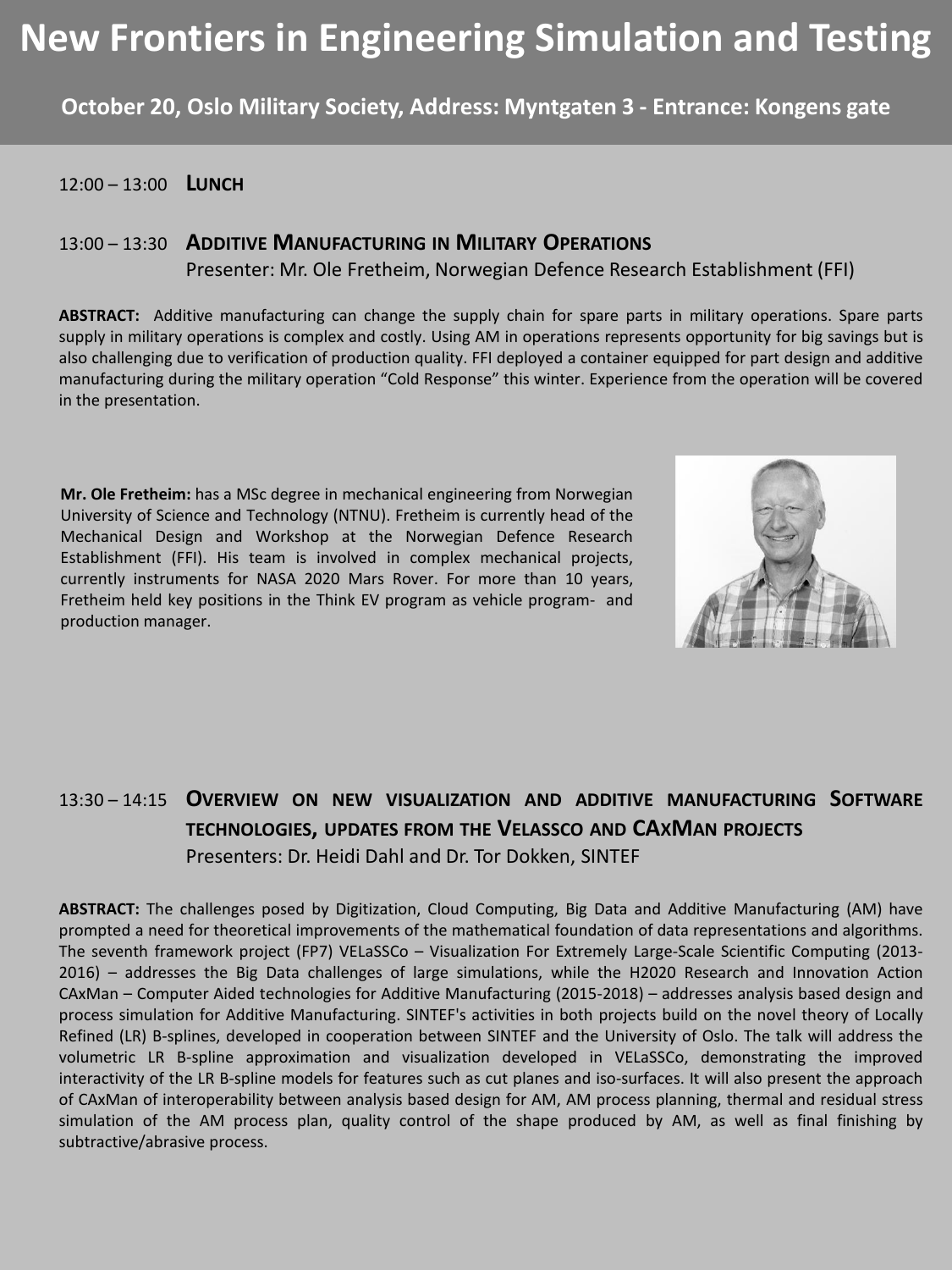**October 20, Oslo Military Society, Address: Myntgaten 3 - Entrance: Kongens gate**

**Dr. Heidi E. I. Dahl** is a Research Scientist at the Geometry Group of the Department of Applied Mathematics of SINTEF ICT in Oslo, Norway. She is and has been part of the coordination teams of several FP7 and H2020 research projects, including the role of Quality Assurance Coordinator in the FP7 Integrated Project IQmulus (2012-2016). She is also SINTEF's Principal Investigator in the FP7 project VELaSSCo (2013-2016), using LR B-spline approximation of volumetric data from Finite and Discrete Element Methods to create compact models well suited for interactive interrogation and visualization. Her current scientific interests include the practical applications and theoretical development of LR Bsplines, as well as the use of abstract geometric frameworks such as Geometric Algebra in practical applications such as volumetric parametrizations for Isogeometric Analysis.

**Dr. Tor Dokken** is Chief Scientist and the Research Manager of the Geometry Group in the Department of Applied Mathematics of SINTEF ICT in Oslo, Norway. He is currently the coordinator of the H2020 Factories of the Future Research and Innovation project CAxMan (2015-2018), and the fp7 Integrating Project (2012-2016) IQmulus - A High-volume Fusion and Analysis Platform for Geospatial Point Clouds, Coverages and Volumetric Data Sets. His current scientific interests concern the use of the newly-developed concept of LR-splines in various practical applications, among them data fusion, approximation of big data points sets, and design and analysis for additive manufacturing.





### 14:15 – 14:45 **EU/I4MS COLLABORATIVE PROJECTS AND OPPORTUNITIES** Presenter: Ms Silvia de la Maza, I4MS

**ABSTRACT:** I4MS, ICT Innovation for manufacturing SMEs, is a EUR 110 million initiative from the European Commission, within the 'Factories of the Future' public private partnership launched in 2013 and designed to support the adaption of innovative ICT by SMEs. Through eleven large projects in four key areas, such as HPC Cloud-based simulation, advanced robotics, CPS/IoT and smart sensors, I4MS brings SMEs end-users and suppliers directly into research and innovation projects, introducing them to innovative technologies and supporting the adoption of such technologies or supporting them to move their technology from the lab to the market. In April 2016, the European Commission presented its set of measures and recommendations with the aim of fostering European industrial competiveness by supporting companies in their digital transformation. One of those measures promotes the creation and reinforcement of Digital Innovation Hubs in every European region, which will support industries lagging behind, especially SMEs and mid-cap companies, in the uptake of digital technologies.